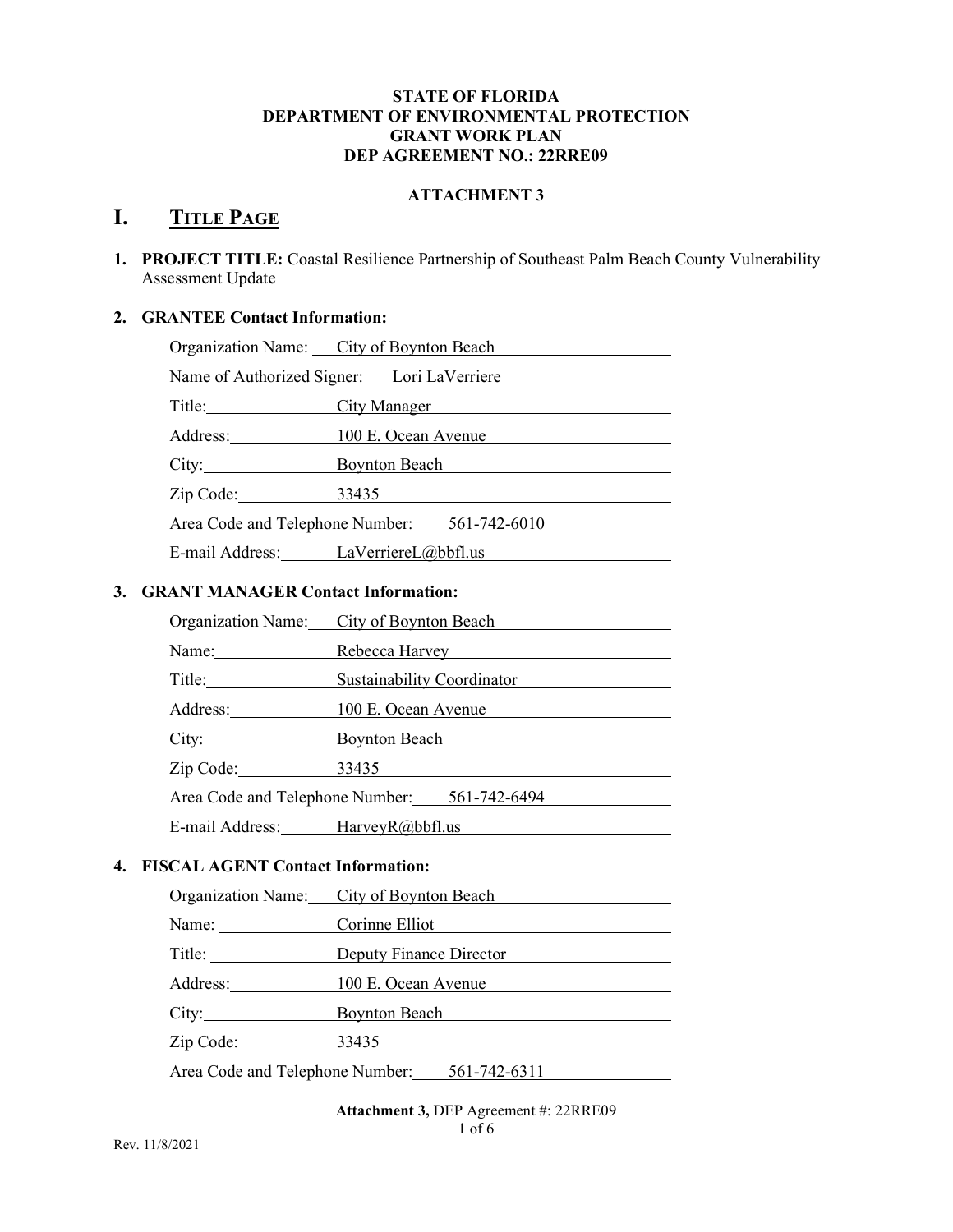E-mail Address: ElliotC@bbfl.us

#### 5. WORK PERFORMED BY: Sub-Contractor Only

#### 6. SUBCONTRACTOR'S CONTACT INFORMATION: (if applicable & known) Organization Name: Collective Water Resources, LLC

Name: Elizabeth Perez

Title: President

Address: 250 S. Australian Ave., Suite 1110

City: West Palm Beach

Zip Code: 33401

Area Code and Telephone Number: 561-779-3552<br>E-mail Address: LPerez@collectivewater.com

## 7. PROJECT LOCATION:

- A. List of County(ies): Palm Beach County
- B. List of City(ies)/Town(s)/Village(s): Cities of Boynton Beach, Boca Raton, Delray Beach, and Lake Worth Beach; Towns of Highland Beach, Ocean Ridge, and Lantana; and a portion of unincorporated Palm Beach County
- C. State Lands Lease Agreement Number(s):  $N/A$ Provide lease agreement number(s) for any work that will be performed on State Lands. If work will not be on any state lands, please indicate N/A.

Remainder of this page intentionally left blank.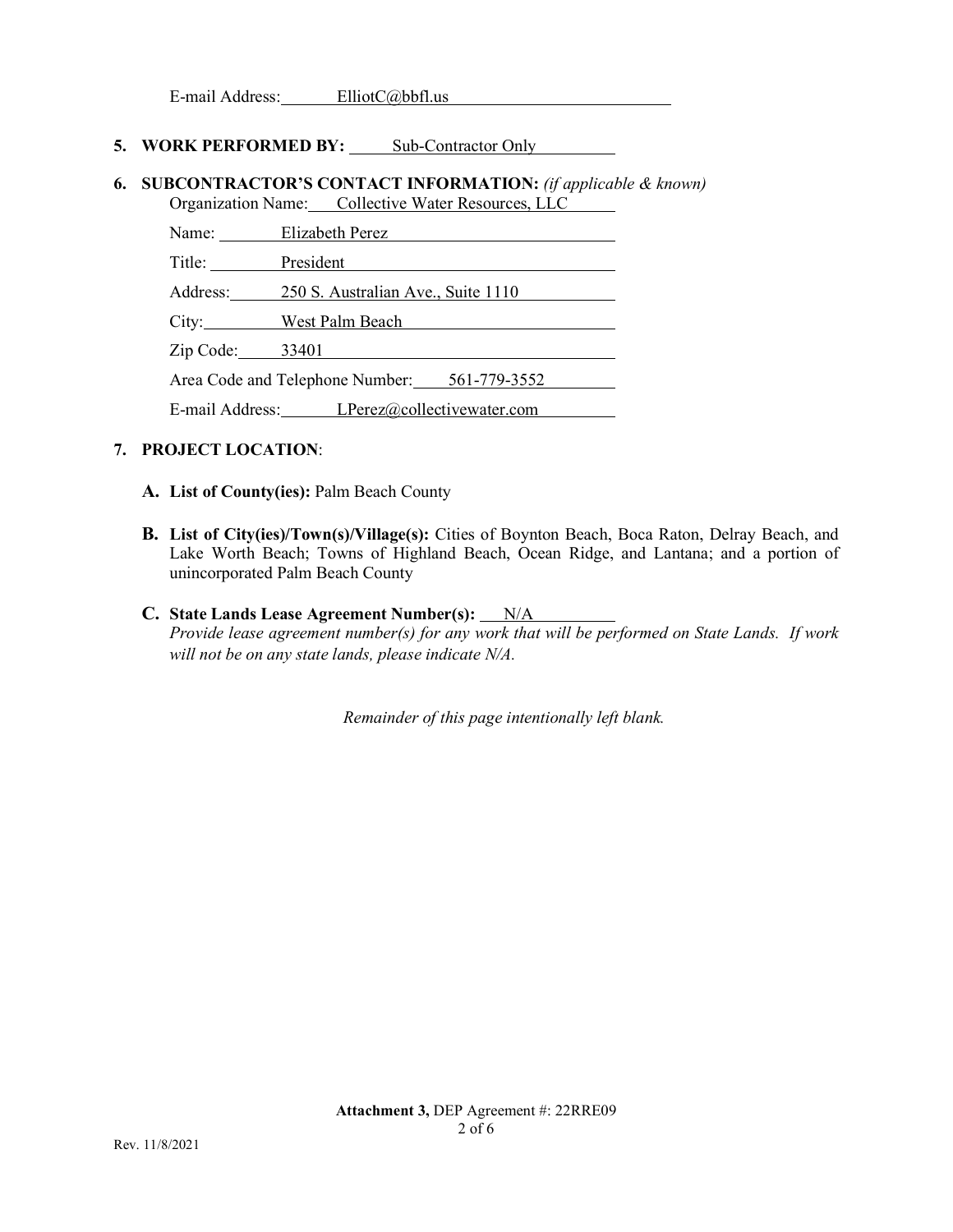# II. WORK PLAN

- 8. PROJECT DESCRIPTION: The Coastal Resilience Partnership of Southeast Palm Beach County (CRP) completed a Climate Change Vulnerability Assessment (CCVA) for the jurisdictions of Boynton Beach, Boca Raton, Delray Beach, Highland Beach, Ocean Ridge, Lantana, Lake Worth Beach, and a portion of unincorporated Palm Beach County in July 2021. The CCVA meets many of the requirements of the new Resilient Florida Grant Program (Section 380.093, Florida Statute (F.S.)), but the analysis needs to be expanded to include the National Oceanic and Atmospheric Administration (NOAA) intermediate-low and intermediate-high sea level rise projections for 2040 and 2070 to be compliant. The new analysis will update storm surge and tidal flooding for all critical assets per the statute for the entire Project Location as well as incorporate the updated Federal Emergency Management Agency (FEMA) coastal hazard maps for Palm Beach County, if available.
- 9. BUDGET SUMMARY: Allowable budget categories, form of payment, and cost for each task for this project are listed in the table below.

| <b>Budget Categories</b>     | Payment       | Task 1   | Task 2   | Task 3   | Grant<br>Amount<br>Awarded |
|------------------------------|---------------|----------|----------|----------|----------------------------|
| Contractual<br>Services      | Reimbursement | \$32,000 | \$30,000 | \$12,000 | \$74,000                   |
| <b>GRANT AGREEMENT TOTAL</b> |               | \$32,000 | \$30,000 | \$12,000 | \$74,000                   |

ALLOWABLE PROJECT BUDGET DETAIL

## A. CONTRACTUAL SERVICES:

CONTRACTUAL SERVICES BUDGET DETAIL

| Company Name*                               | Task 1   | <b>Task 2</b> | Task 3          | <b>Total</b> |
|---------------------------------------------|----------|---------------|-----------------|--------------|
| Collective Water<br>Resources, LLC.         | \$32,000 | \$30,000      | $\frac{$1,000}$ | \$74,000     |
| <b>Contractual Total by</b><br><b>Tasks</b> | \$32,000 | \$30,000      | \$12,000        | \$74,000     |

10. PROJECT TIMELINE: The tasks must be completed by, and all deliverables received by, the corresponding task due date. Cost reimbursable grant funding must not exceed the budget amounts as indicated below. Requests for any change must be submitted prior to the current task due date listed in the project timeline. Requests are to be sent via separate email to the Department's Grant Manager, with the details of the request being made and the reason for the request.

### PROJECT TIMELINE

| Task<br>No.        | <b>Task Title</b>                                             | <b>Task Due</b><br>Date | <b>Funding</b><br><b>Amount</b> |
|--------------------|---------------------------------------------------------------|-------------------------|---------------------------------|
|                    | Tidal Flooding and Storm Surge<br>Depth and Elevation Rasters | 6/1/2022                | \$32,000                        |
| 2                  | <b>Updated Asset Vulnerability Analysis</b>                   | 6/1/2022                | \$30,000                        |
| 3                  | <b>Technical Memorandum</b>                                   | 6/1/2022                | \$12,000                        |
| <b>Grant Total</b> |                                                               |                         | \$74,000                        |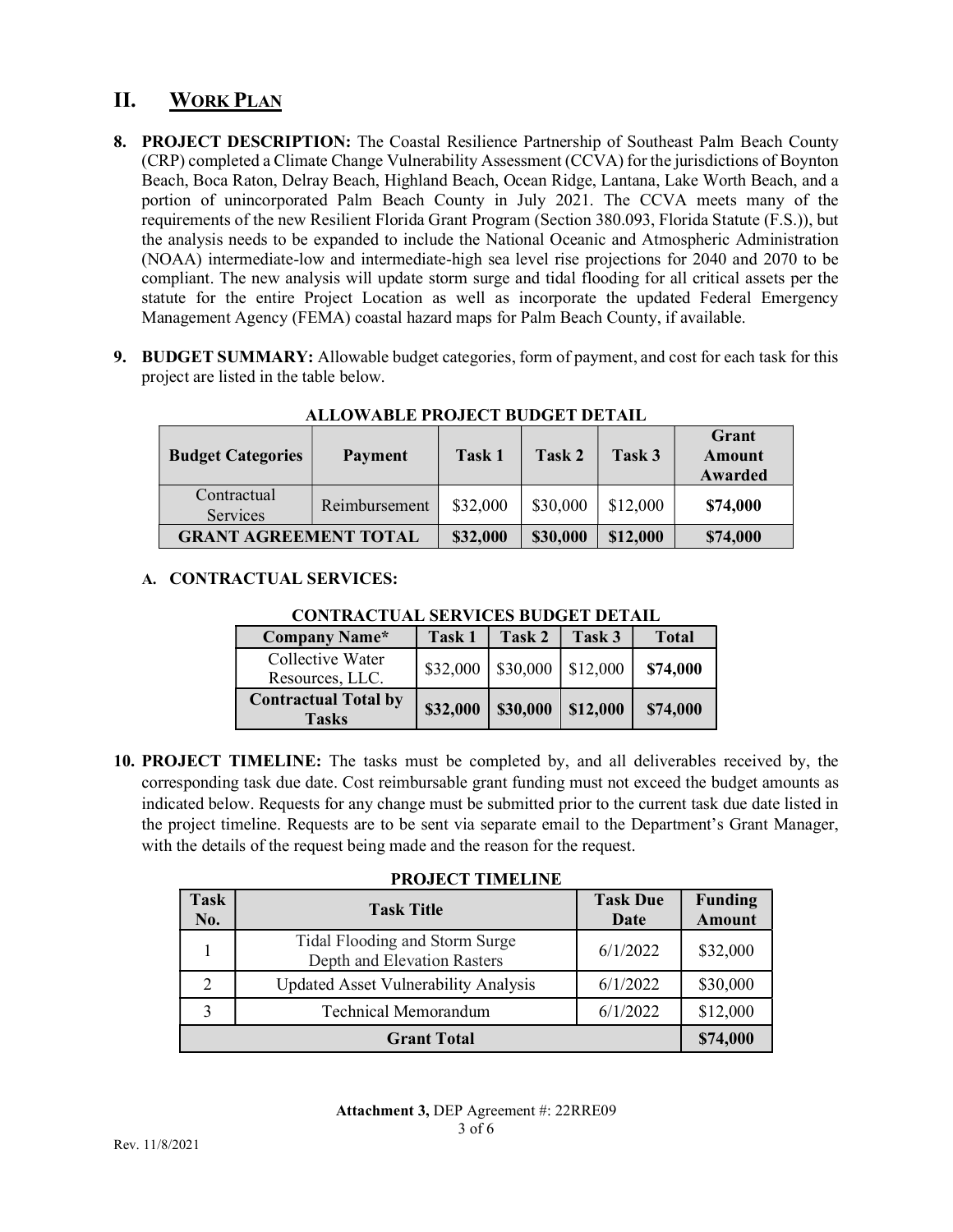- 11. PERFORMANCE MEASURES: The Grantee will submit all deliverables for each task via one (1) PDF document to the Department's Grant Manager on or before the Task Due Date listed in the Project Timeline. The Department's Grant Manager will review the deliverables to verify that they meet the specifications in the Grant Work Plan and this task description, to include any work being performed by any subcontractor(s). Upon review and written acceptance by the Department's Grant Manager of all deliverables under this task, the Grantee may proceed with payment request submittal.
- 12. CONSEQUENCES FOR NON-PERFORMANCE: The Department will reduce each Task Funding Amount by five percent (5%) for every day that the task deliverable(s) are not received on the specified due date listed in the Agreement's most recent Project Timeline. Should a Change Order or Amendment be requested on the date of or after the most current task due date, the five percent (5%) reduction of that Task Funding Amount will be imposed until the date of the requested change is received, via email by the Department.
- 13. PAYMENT REQUEST SCHEDULE: Grantee may submit a request for the Task Funding Amount to be paid using the Exhibit C, after all deliverables for that task have been approved by the Department. Request(s) for payment must include the Exhibit A showing one hundred percent (100%) completion of that task and must be submitted within forty-five (45) days of the task/deliverable due date. Please refer to Exhibit C for instructions on how to submit a payment request.

## Or

 Grantee may submit one request for the Grant Amount Awarded, by using the Exhibit C, after the project is one hundred percent (100%) completed. The request for the Grant Amount Awarded, must include an Exhibit A showing one hundred percent (100%) completion for all tasks, and must be submitted within forty-five (45) days of the last task/deliverable due date.

14. FUNDING SOURCE: Grantee agrees to include on all publications, printed reports, audiovisuals (including videos, slides, and websites except that unless required under the special terms of this Agreement, this requirement does not apply to audiovisuals produced as research instruments or for documenting experimentation or findings and which are not intended for presentation to the general public), or similar materials the DEP logo (which can be found on the Department's website at https://floridadep.gov/ or by contacting the Grant Manager for a copy) as well as the following language:

"This work was funded in part through a grant agreement from the Florida Department of Environmental Protection, Resilient Florida Program, by a grant provided by the Office of Resilience and Coastal Protection. The views, statements, findings, conclusions and recommendations expressed herein are those of the author(s) and do not necessarily reflect the views of the State of Florida or any of its subagencies."

The next printed line shall identify the month and year of the publication.

# III. TASKS & DELIVERABLES

## Task #1: Tidal Flooding and Storm Surge Depth and Elevation Rasters

A. Description: Update the tidal flooding and storm surge analyses in the 2021 CCVA to comply with Section 380.093, F.S. The updates would include the 2017 NOAA intermediate-low and intermediate-high sea level rise projections for 2040 and 2070 as well as the updated FEMA coastal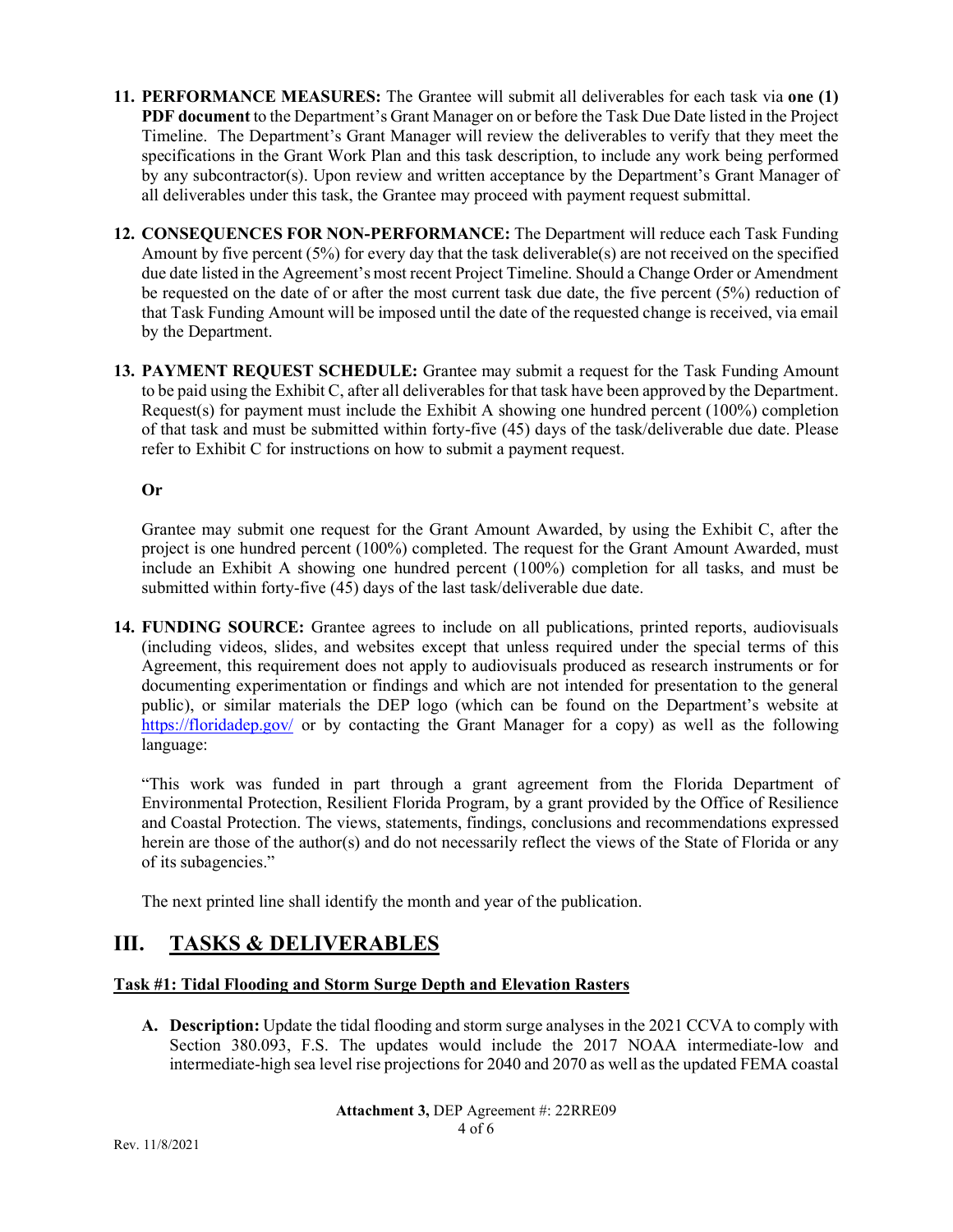hazard maps for Palm Beach County, if available. One (1) workshop (either held virtually or in person) will be held to present results of the update analyses.

- hazard maps for Palm Beach County, if available. One (1) workshop (either held virtually or in<br>person) will be held to present results of the update analyses.<br>**B.** Deliverables: The Grantee will submit all task/deliverable Manager on or before the task/deliverable due date listed in the Project Timeline. 1) Summary report from the workshop, including attendee feedback and outcomes. and maps for Palm Beach County, if available. One (1) workshop (either held<br>
on) will be held to present results of the update analyses.<br> **Exercubes:** The Grantee will submit all task/deliverables for each task to the Depa and maps for Palm Beach County, if available. One (1) workshop (either held<br>
in (an) will be held to present results of the update analyses.<br> **iverables:** The Grantee will submit all task/deliverables for each task to the
	- -
	-
	-

### Task #2: Updated Asset Vulnerability Analysis

- and maps for Palm Beach County, if available. One (1) workshop (either held<br>
an) will be held to present results of the update analyses.<br> **Exercubes:** The Grantee will submit all task/deliverables for each task to the Depa A. Description: Update the existing asset vulnerability analyses in the 2021 CCVA to include the new tidal flooding and storm surge depth and elevation rasters to comply with Section 380.093, F.S. The update will include 32 analysis permutations (2 horizons  $x$  2 scenarios  $x$  2 threats  $x$  4 asset categories) and include the following four asset categories: 1) transportation assets and evacuation routes; 2) critical infrastructure; 3) critical community and emergency facilities and 4) natural, cultural, and historic resources. One (1) workshop (either held virtually or in person) will be held to present results.
- B. Deliverables: The Grantee will submit all task/deliverables for each task via to the Department's Grant Manager on or before the task/deliverable due date listed in the Project Timeline.
	- 1) Summary report from the workshop, including attendee feedback and outcomes.
	- 2) All materials created at the workshop (as applicable).
	- 3) Summary report (PDF document) of the GIS data that was developed, and the data sets used to update the Vulnerability Assessment.
- 4) GIS shapefiles, file geodatabase, or ArcGIS Pro project package format of all electronic mapping data used to illustrate flooding and sea level rise impacts identified in the updated Vulnerability Assessment. The data will include 32 analysis permutations and will include compliant metadata and will be provided at the asset and census tract scales in the appropriate Florida State Plan projection as specified in s. 380.093, F.S. **B.** Deliverables: The Grantee will submit all task/deliverables for each task via to the Department's<br>
Gram Manager on or before the task/deliverable due date listed in the Project Timeline.<br>
1) Summary report from the w 1) Summary report from the workshop, including attended focedback and outcomes.<br>
2) All materials reasted at the workshop (as applicable).<br>
3) Summary report (PDF document) of the GIS data that was developed, and the data 3) Summary report (PDF document) or the GIS data that was developed, and the data sets<br>
used to update the Vulnearability Assessment. The data will melude 32 analysis permutations and will include<br>
valnearability Assessme
	- 5) List of critical assets (as defined in s. 380.093, F.S.) and regionally significant assets that are impacted by flooding and sea level rise as identified in the updated Vulnerability Assessment provided in GIS shapefiles, file geodatabase, or ArcGIS Pro project package format.

## Task #3: Technical Memorandum

- updated Vulnerability Assessment.
- Manager on or before the task/deliverable due date listed in the Project Timeline.
- and resulting vulnerabilities to tidal flooding and storm surge for each of the four asset categories identified in Task #2. The memorandum will include each requirement of s. 380.093, F.S. that is addressed in the vulnerability analysis, to include the following: bility Assessment. The data will include 32 analysis permutations and will include<br>the metadata and will be provided at the asset and census trate scales in<br>the metadata and will be provided at the asset and census trate s adata and will be provided at the asset and census tract scales in the bridal State Plan projection as specified in s. 380.093, F.S.) and regionally significant assets that by flooding and sea level rise as identified in t
	- - thresholds published and provided by the Department. The analysis should also geographically display the number of tidal flood days

Attachment 3, DEP Agreement #: 22RRE09